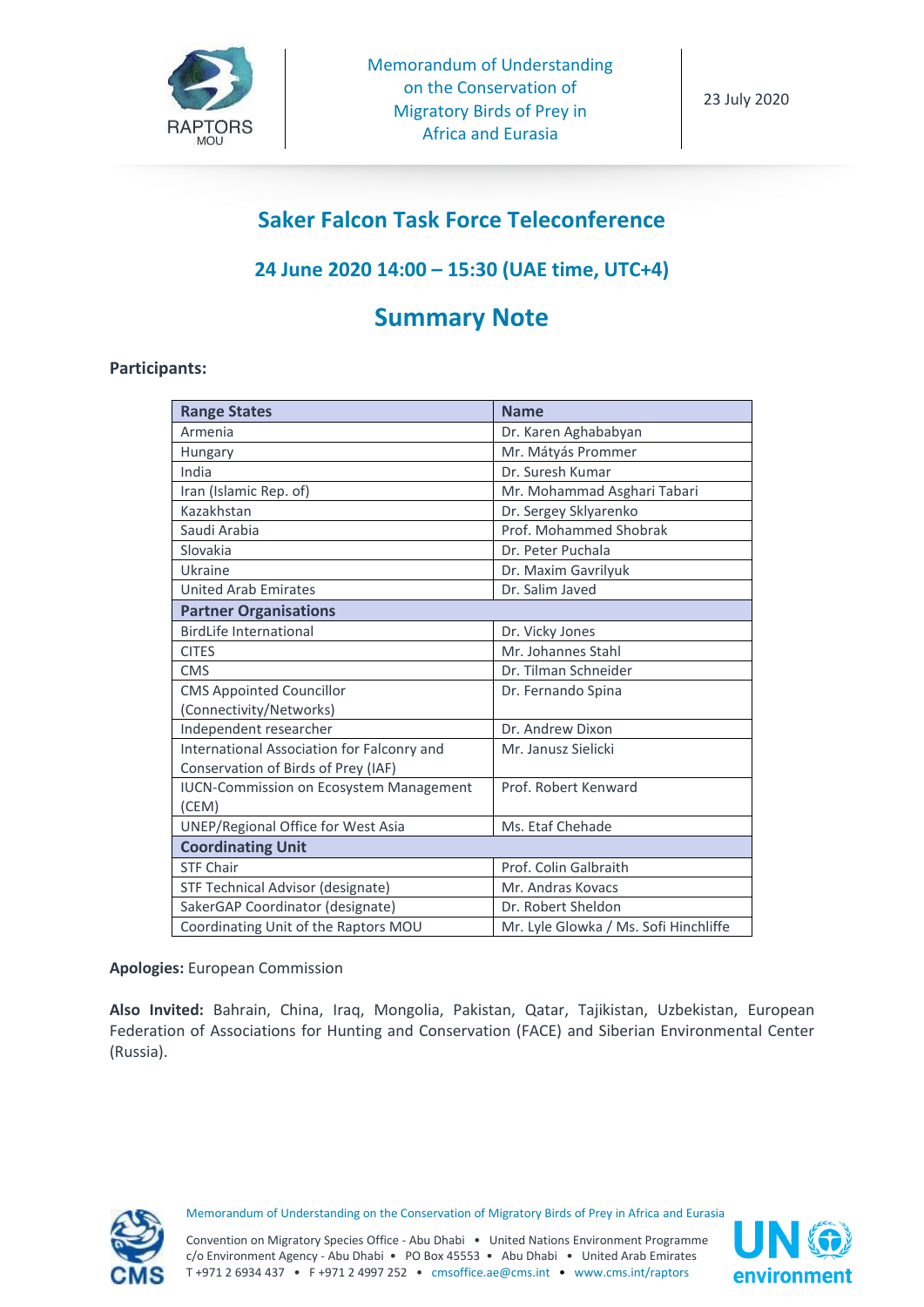# **1. Welcome, introductions and purpose of the teleconference**

The Chair Prof. Colin Galbraith welcomed the Saker Falcon Task Force (STF) members to the teleconference and thanked everyone for joining the meeting. He noted that this is a critical point, half way through the implementation timeframe for the Saker Global Action Plan (SakerGAP) which runs from 2015-2024. The purpose of the meeting was to update on actions taken so far, and to get the STF view on key priorities that can be taken forward for the next phase of implementation, keeping in mind resource limitations.

# **2. Context and update on recent actions**

a) CMS Conference of the Parties and related side events

A side event on the Saker Falcon was held during the CMS COP13 in India, to update on key actions under the SakerGAP. Details of the meeting including presentations can be found on the [CMS Raptors MOU website.](https://www.cms.int/raptors/en/meeting/cms-cop13-side-event-saker-falcon-global-action-plan)

b) Update on Raptor MOU Staffing situation

Lyle Glowka gave a short update on CMS Office Abu Dhabi operational issues. Nick Williams resigned his post as the Raptors MOU Programme Officer in February 2020. The advertisement of the new post will be circulated to all stakeholders once online. The Coordinating Unit (CU) of the Raptors MOU has since been working to identify key areas of work to advance, including on the Saker Falcon. The extension of the partnership agreement between CMS and Environment Agency - Abu Dhabi (EAD) (2020-2023), was signed during COP13 in February 2020. In mid-March, CMS Office – Abu Dhabi moved into new offices provided by EAD.

c) Update from Task Force members

**Matyas Prommer** updated the group on a recent genetic study which has found that the eastern and western Saker populations may be two separate species. The Russian and Mongolian Saker Falcon populations are genetically closer to (Russian) Gyrfalcons than to the Central European Saker population. This has potential implications on the taxonomy and may therefore have an impact on the species conservation strategy. Further analysis is planned with additional samples to be collected throughout the breeding range.

**Action 1:** Matyas to keep STF informed of the genetic work going forward and circulate the publication when available.

**Karen Aghababyan** reported that in a recent study, evidence of Saker breeding in Armenia wasfound. The question remains if these are indigenous populations of Sakers within Armenia or they could be escapees from falconry.

**Andrew Dixon** updated the group on his work since the last STF meeting, including authorship of six publications (see Annex 1). Papers relating to electrocution at power lines in Mongolia investigated the efficiency of different remediation techniques and demographic impact of electrocution on the Mongolian Saker population. One paper was on the Green Balkan's pilot project in Bulgaria (now supported by Mohamed Bin Zayed Raptor Conservation Fund), looking at the survival and movements of captive bred Sakers and its potential application for reintroduction in Bulgaria. A single breeding pair has been recorded in Bulgaria each year since 2018, involving 3 different birds – all of which were released in this pilot project. Other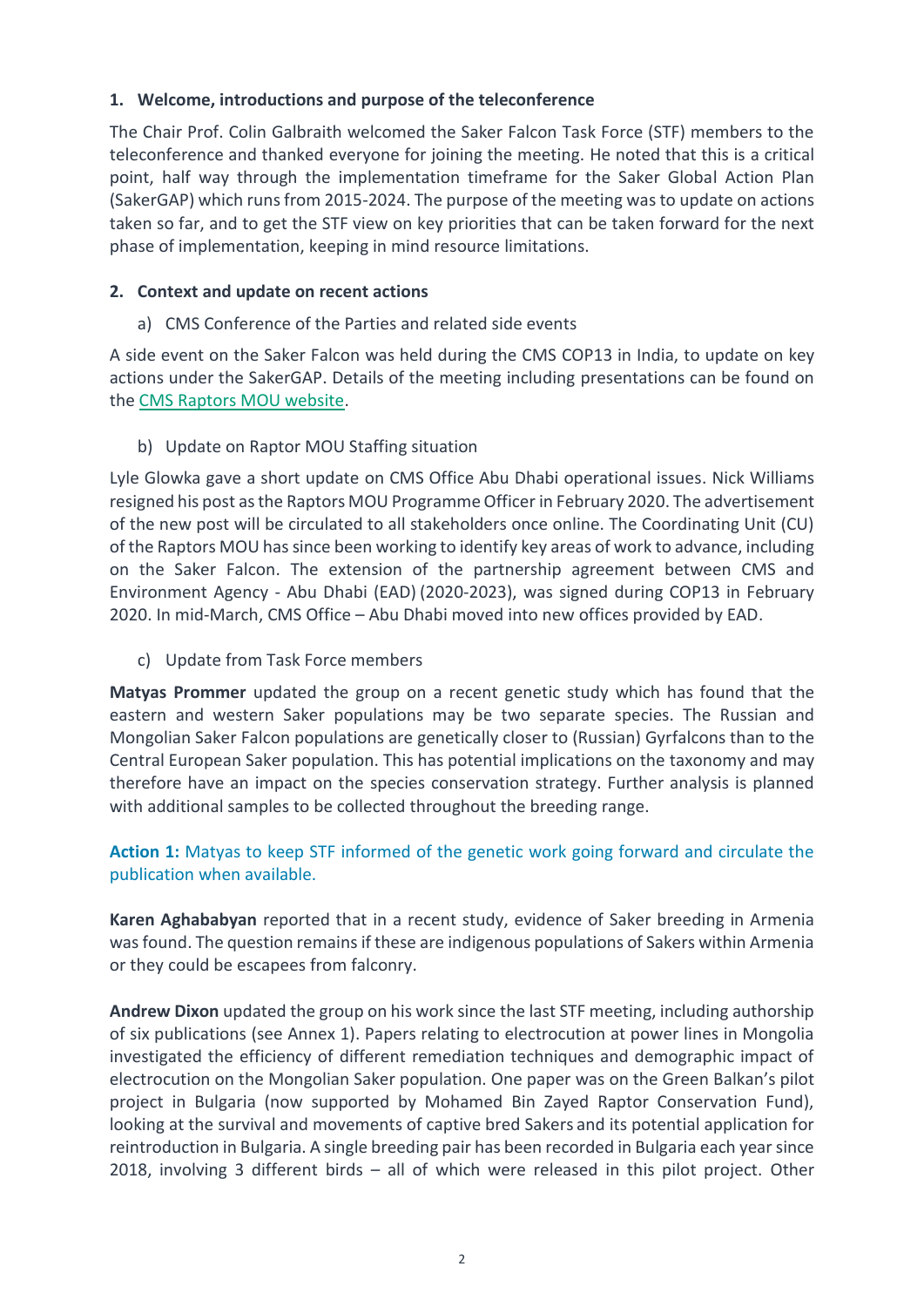genomic work with Institute of Zoology of Beijing includes the development of microsatellite markers that can be used for individual identification which are now being applied to a breeding turnover study. Another paper identified a mechanism facilitating rapid adaptation in the Saker arising from mutations in the process of RNA transcription. He is also undertaking a review of the conservation status of the Saker in China, which is the most important range state. An ongoing project on the evolutionary history of Sakers and Gyrfalcons found that there is a lot of linkage and shared demographic history between Eastern Sakers and Gyrfalcons.

**Mohammed Shobrak** updated the group regarding structural changes to the Saudi Wildlife Authority (SWA) including appointment of the new President. SWA has been collecting data on trapping in the Gulf region and numbers have been reducing since a peak in 2014-2016. This could be a result of SWA patrolling the Red Sea coast in a key trapping area and reducing the amount of hunting. SWA produced some brochures on Saker Falcon and the SakerGAP for trappers and other stakeholders. He noted that it is important to look at the membership of the STF and to include more falconry clubs.

**Salim Javed** mentioned the new 400kV power line being constructed in Saudi Arabia, UAE and Oman (part of the GCC grid). He noted that it was important to be proactive and see how the STF can engage with the project to minimise the risk of electrocution on connecting distribution lines.

**Vicky Jones** reported that Birdlife has been supporting the European Red List Assessment of birds and it is likely that the EU population status of Saker will be raised from *Vulnerable* to *Endangered*. Population declines have been reported from Hungary, Slovakia, Bulgaria, Ukraine, Serbia and Turkey. The Birdlife partner in Hungary are preparing an EU LIFE proposal to assess some of the threats and research needed.

**Karen Aghababyan** reported on a key threat in Armenia of the poisoning of raptors mainly by those involved in pigeon breeding.

**Robert Kenward** gave an update on [Sakernet,](http://www.sakernet.org/) originally set up as a multilingual information platform and to facilitate a survey of falconers, trappers and falcon hospitals in 2015. There has been increasing interest since 2015 with around 17,000 visits in total. IAF recently upgraded the site to add five additional languages. The site lists the falcon hospitals and main points of contact with falconers and trappers throughout the region. The system is now functioning as a hub, with satellite websites from different regions. It was planned in the SakerGAP to use Sakernet as a way to develop the Saker Adaptive Management Framework (AMF), but this has not moved forward as yet.

**Janusz Sielicki** provided an update on IAF's electrocution work which includes the website [Bird](https://birdelectrocution.org/)  [Electrocution.](https://birdelectrocution.org/) The website contains information on preventing avian electrocution including a brochure in 14 different languages. IAF joined the CMS Energy Task Force and electrocution is now a key priority. In 2019, IAF in collaboration with the International Finance Corporation of World Bank (IFC) and the European Bank for Reconstruction and Development (EBRD), created a simple guide for non-specialists to understand how to prevent bird electrocution. IFC and EBRD are already using the guide internally, and IFC may adopt it as an official document by the end of the year.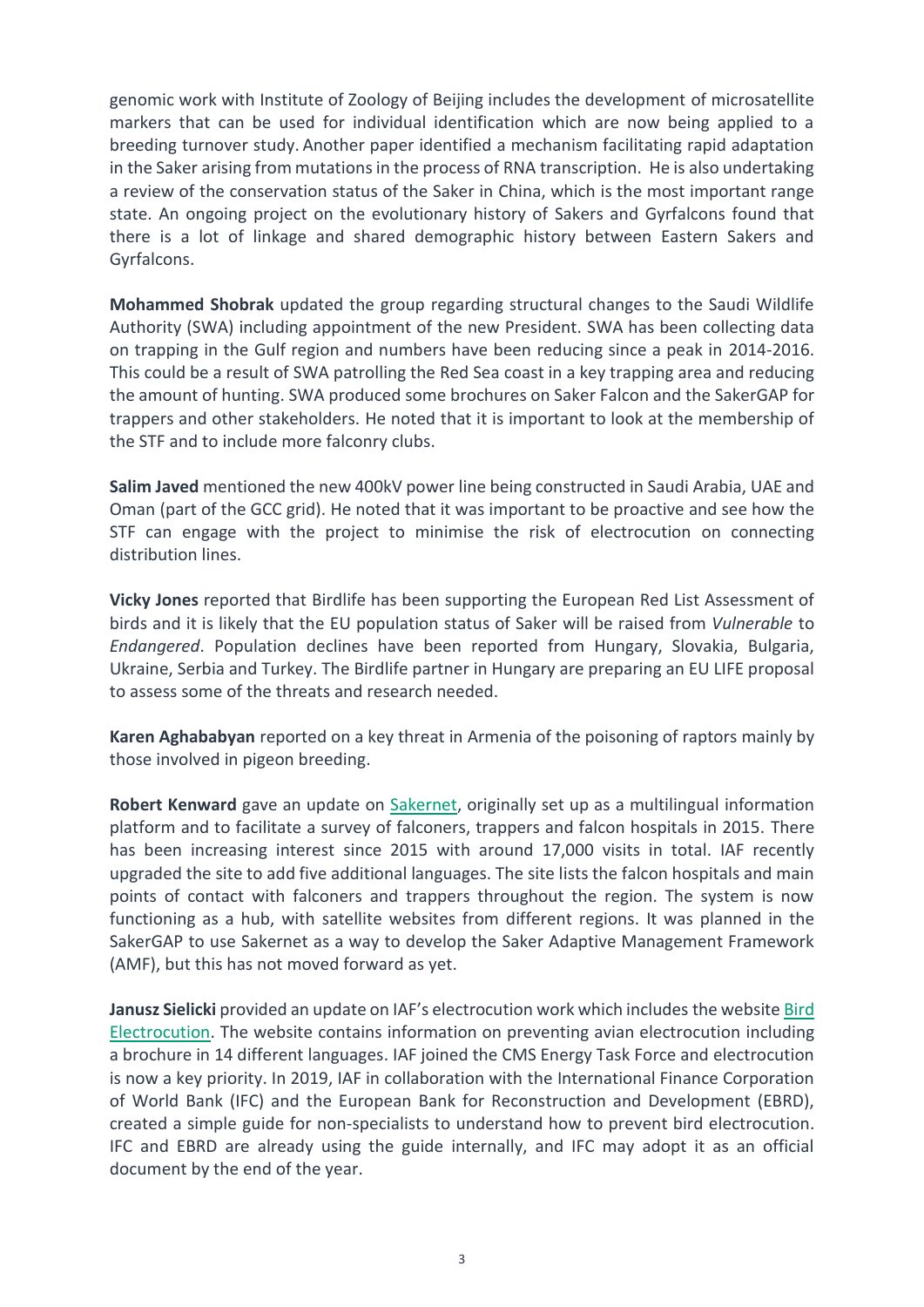**Suresh Kumar** reported via email that India has been taking active steps in the conservation of the Saker Falcon which is generally regarded as a passage migrant, however, there are recent reports of small populations breeding in the north western part of India along the border with China. Efforts are being made to survey these areas with the local forest department to assess the status of the species along with other breeding raptors in the region. Studies have also been undertaken in the State of Gujarat in collaboration with power companies to assess powerline impacts on birds of prey. Large populations of Steppe and Imperial Eagle and other raptors winter in this region and there have been records of Saker Falcons that are possibly on passage. Addressing issues related to electrocution in this area has been a priority.

**Slovakia** reported via email that the population of Saker Falcon is only distributed in the Western and Eastern parts of the country. Altogether 32 breeding attempts were recorded in 2020 with more than 100 juveniles. The population is very fragile and dependent on human assistance (all pairs breeding in nest boxes on electric pylons). The NGO, Raptor Protection of Slovakia has been carrying out a systematic survey of the species and threats for over 30 years with active implementation of mitigation measures. Particular conservation actions are implemented (installation of nest boxes, improvement of quality and availability of natural prey sources, eliminating and preventing threats) as well as policy measures. Increased attention is being paid to the problem of electrocution in Slovakia, as a result of which 62,000 power line pylons have been mitigated so far, around one third (18,000) stand in the home territories of the Saker Falcon. The most significant current threats to maintaining stability and nesting success rates of the Saker Falcon population in Slovakia include intensive agricultural practices, and bird crime activities, primarily poisoning.

#### **3. Priority work areas**

a) Developing the Adaptive Management Framework

The STF agreed that this is still a key priority and that it will form a small sub-group to discuss how to take the work forward. Tilman Schneider updated the STF on recent findings under CMS work on Illegal Killing, Trapping and Trade of Wild Birds (IKB). According to the IKB scoreboard assessment, the largest gaps occur in the law enforcement and prosecution and sentencing components. It has been reported under other processes/projects that illegal killing and taking of wildlife has increased during the Covid-19 pandemic, indicating that this is related to a decrease in enforcement during this period.

Andrew Dixon noted that there was one model under consideration for the AMF, the mark recapture technique but little consideration of the artificial nest initiative. CMS excluded the Mongolian population from Appendix I listing on the basis of the implementation of the artificial nest programme. He highlighted that an artificial nest management system can help meet the principle set out in SakerGAP Objective 2 to ensure that the taking of wild Sakers is legal, controlled and sustainable.

**Action 2:** CU to organise a discussion group meeting on AMF with Fernando Spina, Robert Kenward, Vicky Jones, CITES, Janusz Sielicki, Mohammed Shobrak, Andrew Dixon, Karen Aghababyan, Andras Kovacs, Mohammed Tabari and Colin Galbraith.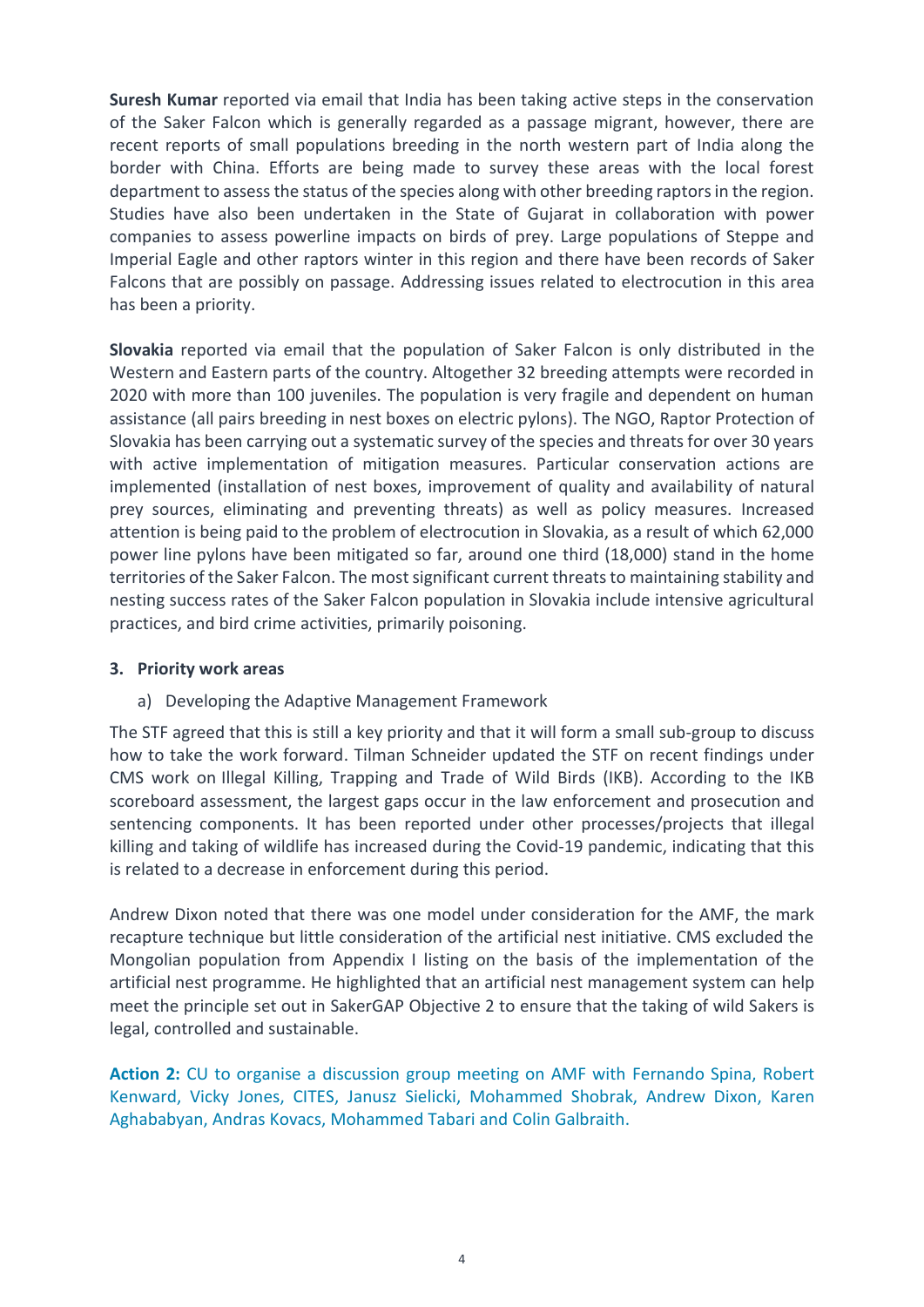b) Remediation of dangerous power lines

Janusz Sielicki reported that work is still underway in Mongolia on electrocution with funding from the Mohamed Bin Zayed Raptor Conservation Fund. Salim Javed noted that there was an international meeting planned in December 2020 but was postponed due to the pandemic. It was suggested that the fund could be invited to participate in the STF as a partner organisation. It was also noted that coordination with the CMS Energy Task Force will be important.

Andrew Dixon noted that emphasis should be on mitigating electrocution on existing dangerous power lines, as new power lines make up a smaller proportion of the network. From the experience in Mongolia, the bottom up approach of working directly with power companies worked well. Fernando Spina agreed that the bottom up approach is more effective.

Robert Kenward noted that Sakernet is one way to incorporate citizen science with the electrocution issue as local communities can be encouraged to look for, and survey, dangerous power lines.

**Action 3:** CU to invite the Mohamed Bin Zayed Raptor Conservation Fund to participate as a partner organisation in the STF.

**Action 4:** CU to organise a discussion group with Janusz Sielicki, Mohammed Shobrak, Salim Javed, Robert Sheldon, Andrew Dixon, Andras Kovacs, Vicky Jones and Colin Galbraith on the issue of electrocution.

c) Monitoring, research and the evidence base

Vicky Jones noted that there were breakout sessions held at the Global Flyway Summit in 2018 which facilitated interesting discussion around these issues. There is further work to do on understanding which threats are most important for Saker.

Andrew Dixon explained that information on China was lacking in the SakerGAP and that it is a critically important country. Andras Kovacs indicated that China was listed as one of the four top priority countries in the SakerGAP, but there was limited data available at the time through the CMS Focal Points. It will be important to engage with China on research and monitoring.

**Action 5**: STF and CU to look for notes and outputs of the 2018 Global Flyway Summit breakout sessions.

**Action 6**: STF to target engagement with China as a key range state and identify contacts in China that could be invited to join the STF.

d) Stakeholder engagement

Lyle Glowka noted the importance of having regular meetings of this group and that the CU can also supplement with questionnaires of key activities. Suggested a standing agenda item for horizon scanning for events that STF could engage on. Mohammad Tabari noted that not all groups of stakeholders were identified in the draft paper. Colin invited the STF to send any additional comments on the paper by 13<sup>th</sup> July.